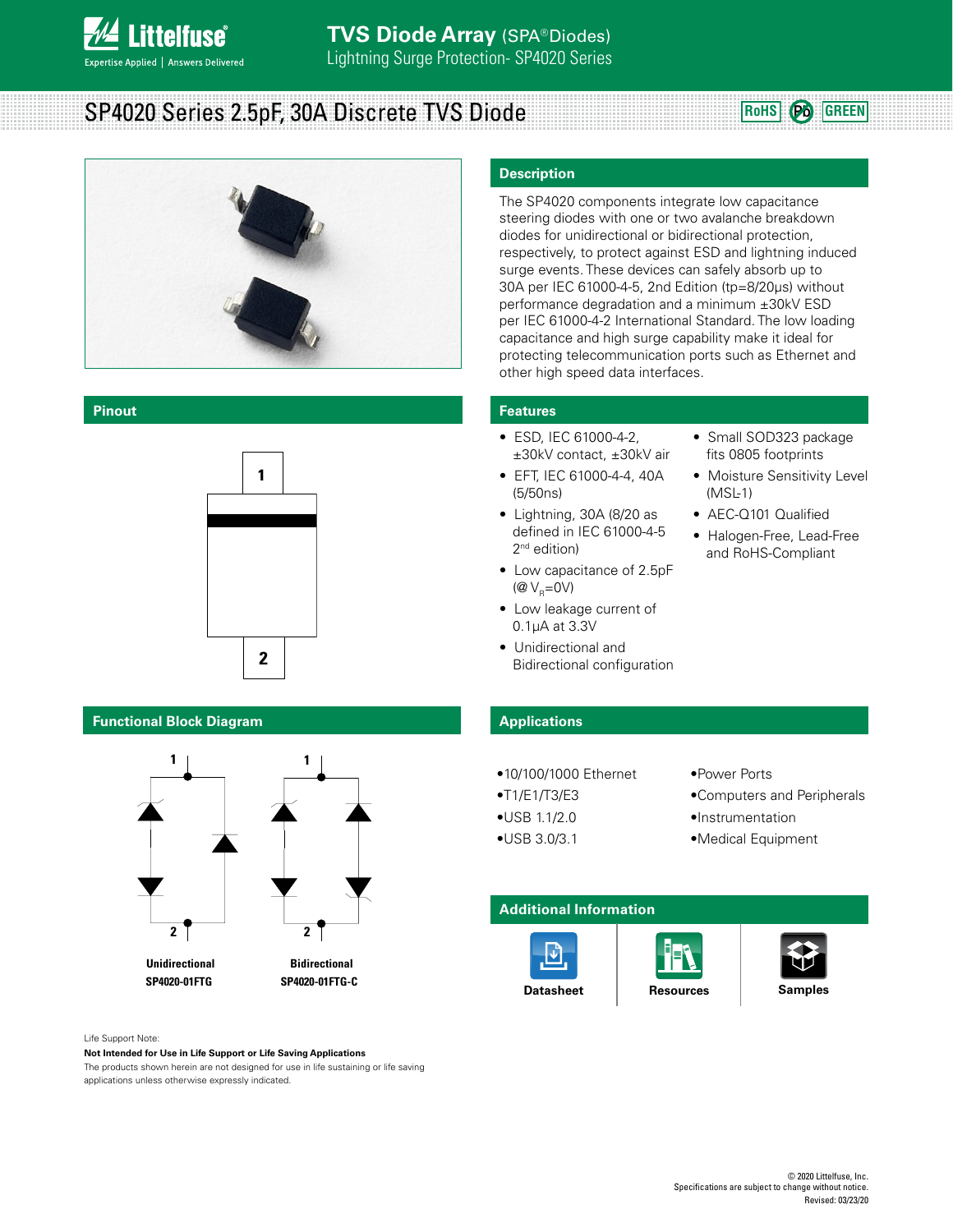|  | <b>Absolute Maximum Ratings</b> |  |
|--|---------------------------------|--|
|  |                                 |  |

| <b>Symbol</b> | <b>Parameter</b>                             | <b>Value</b>   | <b>Units</b> |
|---------------|----------------------------------------------|----------------|--------------|
|               | Peak Current ( $t_{\text{e}} = 8/20 \mu s$ ) | 30             |              |
|               | Peak Pulse Power (t <sub>r</sub> =8/20µs)    | 750            | W            |
| OP            | <b>Operating Temperature</b>                 | $-40$ to 125   | $\circ$      |
| <b>STOR</b>   | Storage Temperature                          | $-55$ to $150$ | $\circ$      |

CAUTION: Stresses above those listed in "Absolute Maximum Ratings" may cause permanent damage to the component. This is a stress only rating and operation of the component at these or any other conditions above those indicated in the operational sections of this specification is not implied.

| <b>Electrical Characteristics <math>(T_{\text{op}}=25^{\circ}C)</math></b> |                  |                                                               |            |            |            |              |
|----------------------------------------------------------------------------|------------------|---------------------------------------------------------------|------------|------------|------------|--------------|
| <b>Parameter</b>                                                           | <b>Symbol</b>    | <b>Test Conditions</b>                                        | <b>Min</b> | <b>Typ</b> | <b>Max</b> | <b>Units</b> |
| Breakdown Voltage                                                          | $V_{BR}$         | $I_{p} = 2uA$                                                 | 3.5        |            |            | $\vee$       |
| Reverse Standoff Voltage                                                   | $\rm V_{_{RWM}}$ | $I_{p}=1\mu A$                                                |            |            | 3.3        | V            |
| Reverse Leakage Current                                                    | $L$ EAK          | $V_{p} = 3.3V$                                                |            | 0.1        | 0.5        | μA           |
| Clamp Voltage <sup>1</sup>                                                 | $V_c$            | $I_{\text{pp}} = 1 \text{A}, t_{\text{n}} = 8/20 \mu s$ , Fwd |            | 6.6        |            | V            |
|                                                                            |                  | $I_{\text{pp}}$ =10A, t <sub>n</sub> =8/20µs, Fwd             |            | 14.2       |            | V            |
|                                                                            |                  | $I_{\text{pp}} = 24A$ , t <sub>p</sub> =8/20µs, Fwd           |            | 21.8       |            | $\vee$       |
| Dynamic Resistance <sup>2</sup>                                            | $R_{DYN}$        | TLP, $t_p = 100$ ns, I/O to GND                               |            | 0.40       |            | Ω            |
| ESD Withstand Voltage <sup>1</sup>                                         | $V_{ESD}$        | IEC 61000-4-2 (Contact Discharge)                             | ±30        |            |            | kV           |
|                                                                            |                  | IEC 61000-4-2 (Air Discharge)                                 | ±30        |            |            | kV           |
| Diode Capacitance <sup>1</sup>                                             | $C_{n}$          | Reverse Bias=0V, f=1MHz                                       |            | 2.5        |            | pF           |

**Note:**

**1.** Parameter is guaranteed by design and/or component characterization.

**2.** Transmission Line Pulse (TLP) with 100ns width and 200ps rise time.

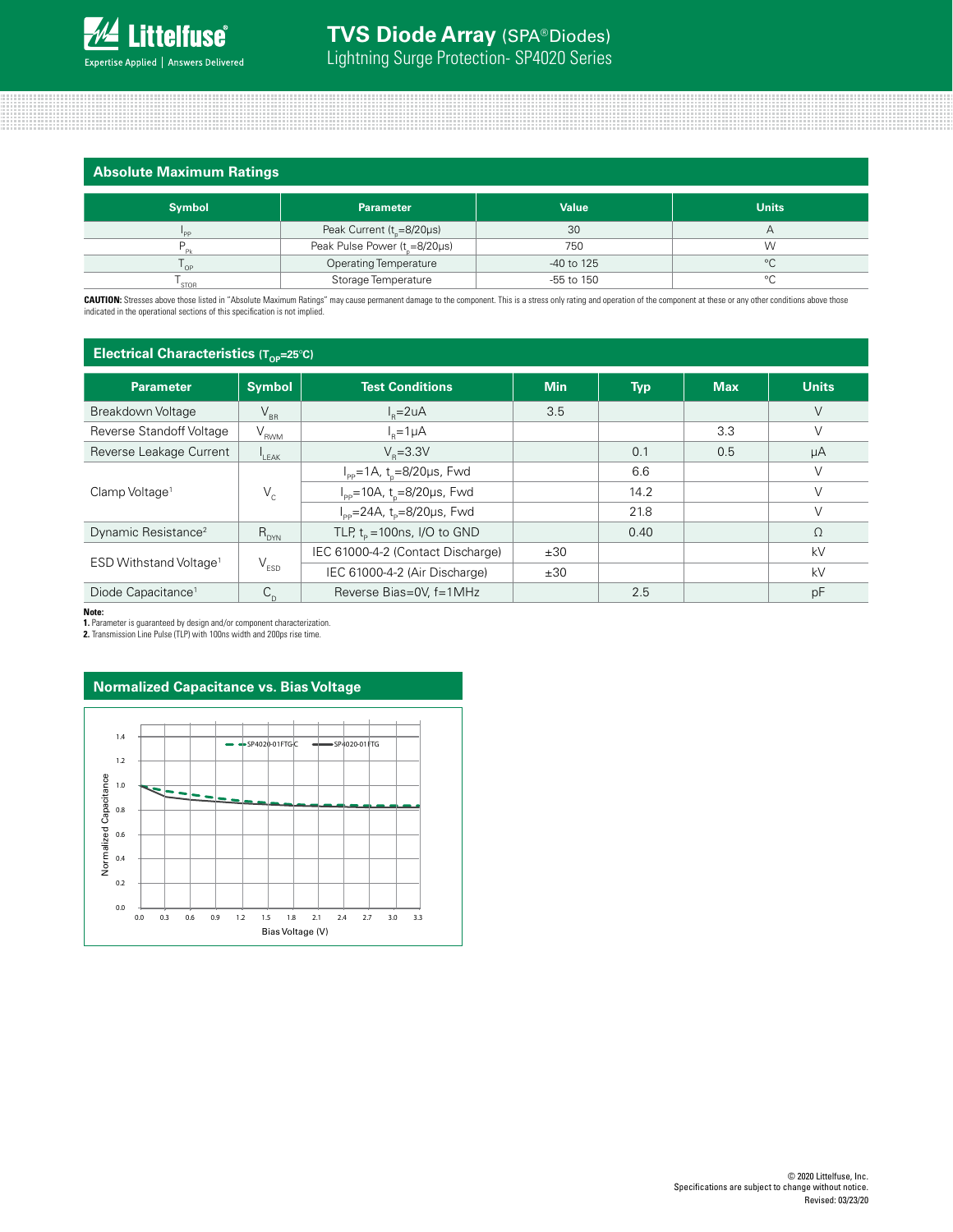



### **Clamping Voltage vs. I<sub>PP</sub>**



| <b>Soldering Parameters</b>                       |                                  |                    | <b>Product Characteristics</b> |                         |  |
|---------------------------------------------------|----------------------------------|--------------------|--------------------------------|-------------------------|--|
|                                                   |                                  |                    |                                |                         |  |
| <b>Reflow Condition</b>                           |                                  | Pb - Free assembly | <b>Lead Plating</b>            | Matte Tin               |  |
|                                                   | - Temperature Min $(T_{s(min)})$ | $150^{\circ}$ C    | <b>Lead Material</b>           | Alloy 42                |  |
|                                                   |                                  | $200^{\circ}$ C    | <b>Lead Coplanarity</b>        | 0.0004 inches (0.102mm) |  |
| <b>Pre Heat</b>                                   | - Temperature Max $(T_{s(max)})$ |                    | <b>Substrate Material</b>      | Silicon                 |  |
|                                                   | - Time (min to max) $(t_n)$      | $60 - 180$ secs    | <b>Body Material</b>           | Molded Compound         |  |
| Average ramp up rate (Liquidus) Temp (T ) to peak |                                  | 3°C/second max     | Flammability                   | UL Recognized compound  |  |
| $T_{S(max)}$ to $T_{L}$ - Ramp-up Rate            |                                  | 3°C/second max     |                                | flammability rating V-0 |  |
| - Temperature (T.) (Liquidus)                     |                                  | $217^{\circ}$ C    |                                |                         |  |
| <b>Reflow</b>                                     | - Temperature (t,)               | $60 - 150$ seconds |                                |                         |  |
| Peak Temperature (T <sub>a</sub> )                |                                  | $260^{+0/5}$ °C.   |                                |                         |  |
| Time within 5°C of actual peak Temperature (t)    |                                  | $20 - 40$ seconds  | $T_{p}$                        | Cı<br>Tı                |  |
| <b>Ramp-down Rate</b>                             |                                  | 6°C/second max     | T.                             | Ramp-up                 |  |
| Time 25°C to peak Temperature (T <sub>n</sub> )   |                                  | 8 minutes Max.     | $\textbf{T}_{\text{S(max)}}$   |                         |  |
| Do not exceed                                     |                                  | $260^{\circ}$ C    | nperature                      | Ramp-d<br>$-1$          |  |



# **8/20 Pulse Waveform**



| <b>Lead Plating</b>       | Matte Tin                                                 |
|---------------------------|-----------------------------------------------------------|
| <b>Lead Material</b>      | Alloy 42                                                  |
| <b>Lead Coplanarity</b>   | 0.0004 inches (0.102mm)                                   |
| <b>Substrate Material</b> | Silicon                                                   |
| <b>Body Material</b>      | Molded Compound                                           |
| Flammability              | UL Recognized compound meeting<br>flammability rating V-0 |